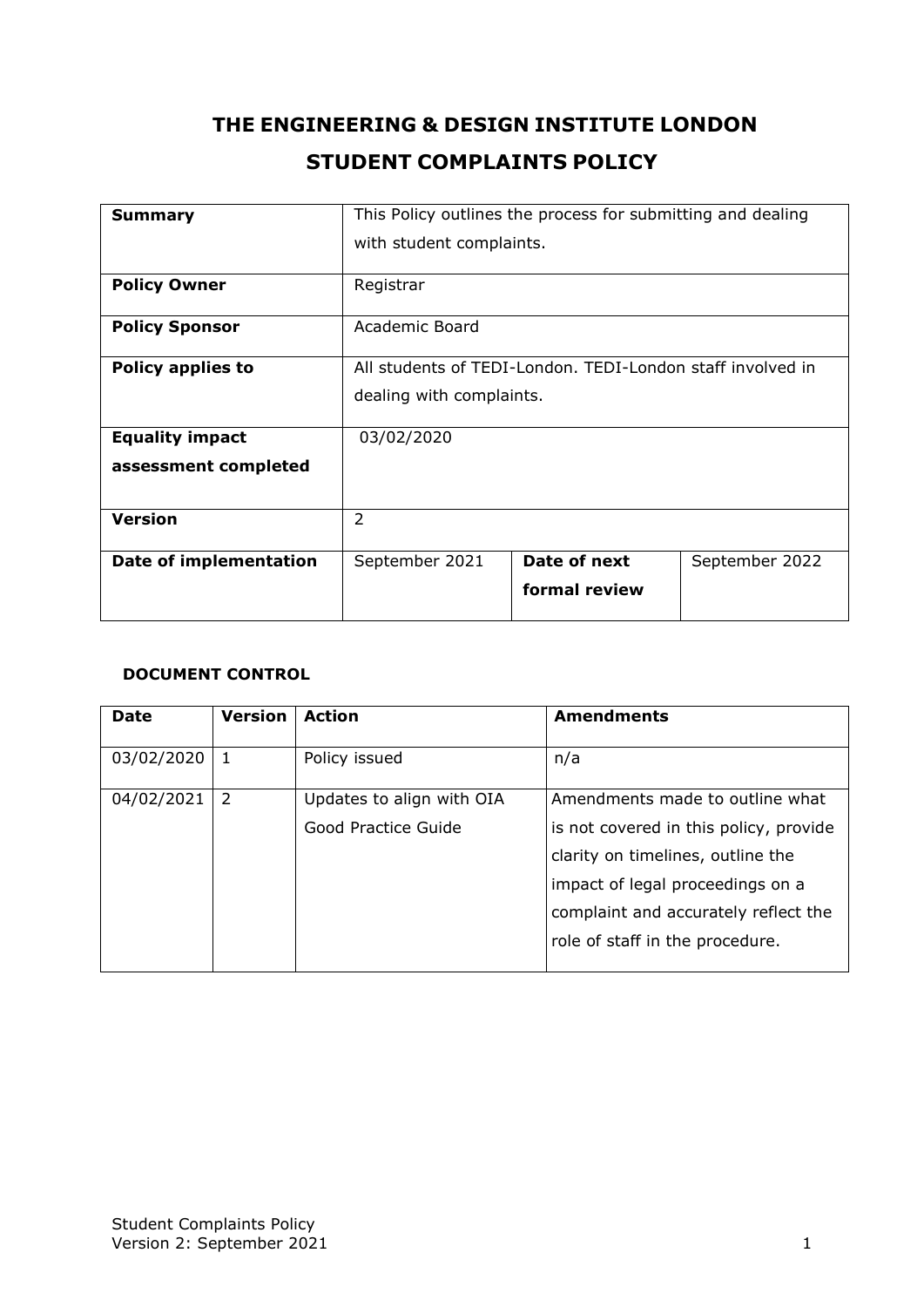# **CONTENTS**

| 1.  |  |
|-----|--|
| 2.  |  |
| 3.  |  |
| 4.  |  |
| 5.  |  |
| 6.  |  |
| 7.  |  |
| 8.  |  |
| 9.  |  |
| 10. |  |
| 11. |  |
| 12. |  |
| 13. |  |
| 14. |  |
| 15. |  |
| 16. |  |
| 17. |  |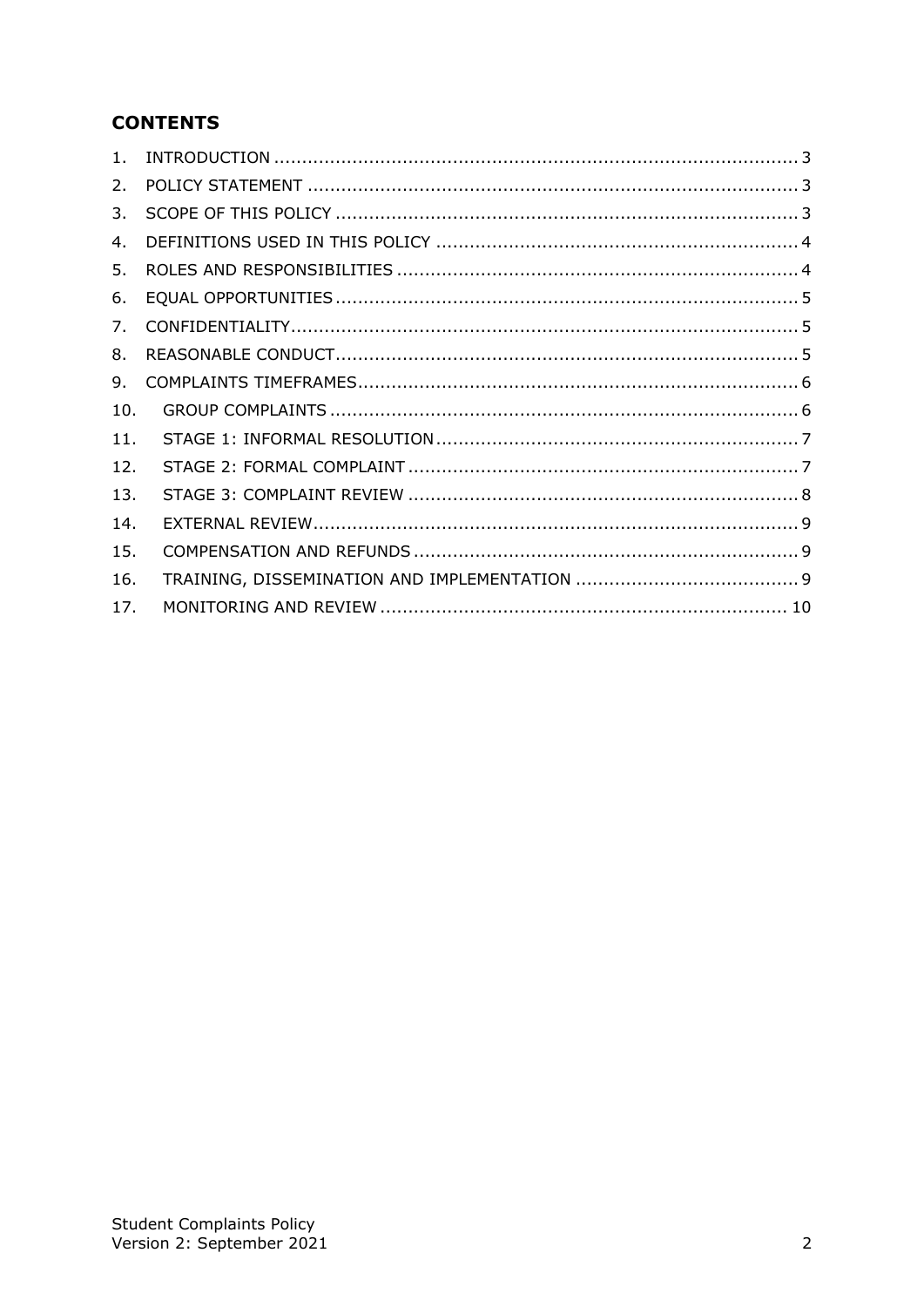#### <span id="page-2-0"></span>**1. INTRODUCTION**

- 1.1. We want you to have a positive experience at The Engineering & Design Institute London (TEDI-London), but we appreciate that there are times when things may not run smoothly, and you want to submit a complaint.
- 1.2. In most cases, we expect and aim to resolve problems at an early opportunity and in the simplest way. Our process includes an Early Resolution stage, a Formal Complaint stage, and a Review stage. You may find it helpful to refer to the Student Complaints Flowchart [https://tedi-london.ac.uk/policies/] for an overview of the process.

#### <span id="page-2-1"></span>**2. POLICY STATEMENT**

- 2.1. We seek to minimise student complaints by ensuring that you have opportunities to participate in our formal decision-making processes through our [Student Engagement Policy](https://tedi-london.ac.uk/policies/) which includes the opportunity to be part of our committees and the ability to feedback on all aspects of your programme and experience of TEDI-London.
- 2.2. Student Complaints are handled in accordance with our Academic Regulations [https://tedi-london.ac.uk/policies/] and this Policy adheres to guidance from the [Office of the Independent Adjudicator for Higher Education \(OIA\).](https://www.oiahe.org.uk/)
- 2.3. We are committed to learning from Student Complaints, and to identifying enhancements to the overall student experience wherever possible.

#### <span id="page-2-2"></span>**3. SCOPE OF THIS POLICY**

- 3.1. This Policy covers all students of TEDI-London. For the purpose of this process, a student is defined a student registered for an award of TEDI-London, or an alumnus who has been registered with TEDI-London within the last six months.
- 3.2. The following will not normally be considered under this policy:
	- − Complaints about student conduct. This should be considered under the [Student Disciplinary Policy.](https://tedi-london.ac.uk/policies/)
	- − Complaints that are considered frivolous or vexatious. This includes academic complaints that are obsessive, harassing, or repetitive; unrealistic or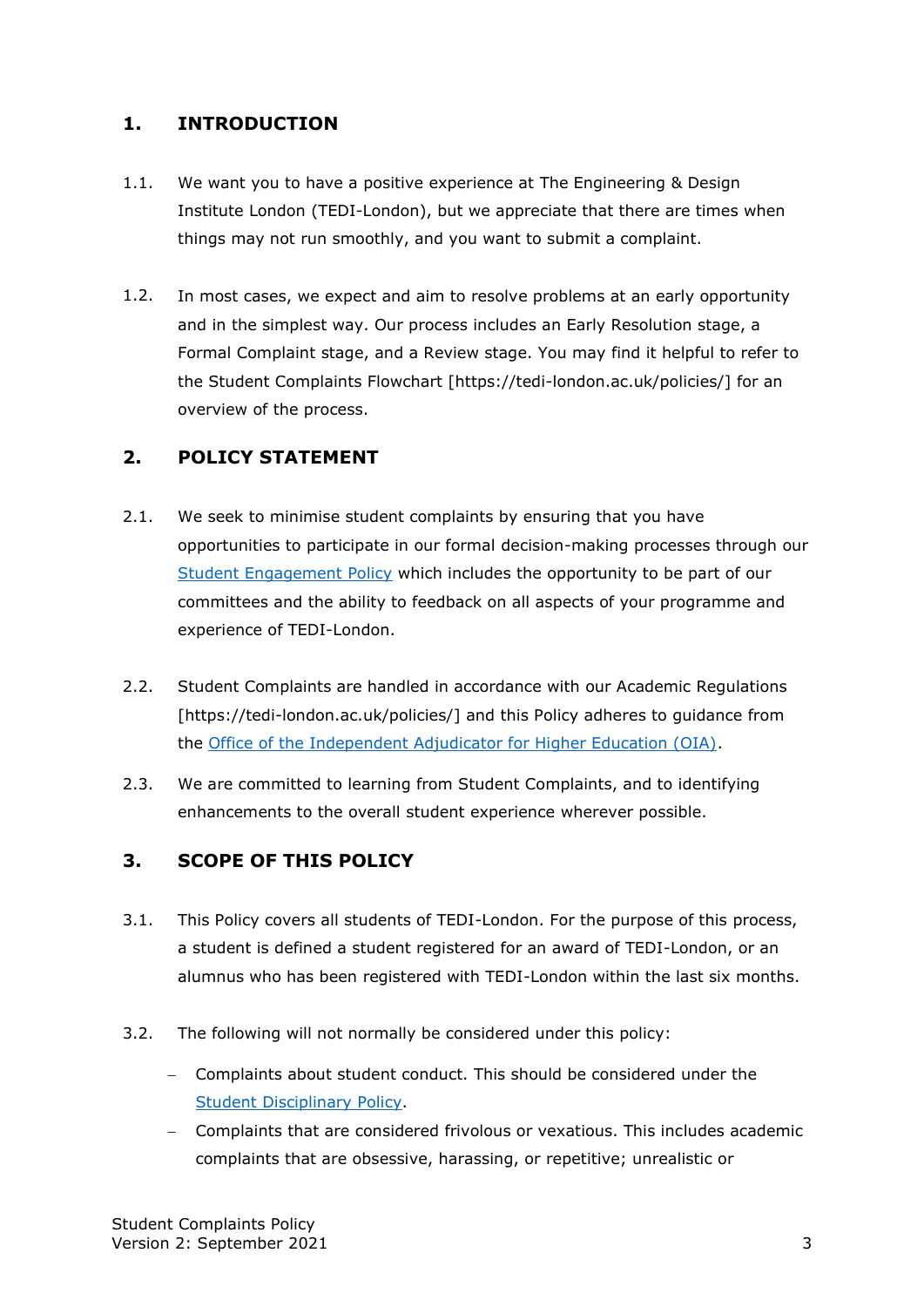unreasonable outcomes requested; designed to cause disruption or annoyance; outcomes requested have no serious purpose of value.

3.3. Where legal proceedings are happening in relation to the complaint, the complaint will be placed on hold until legal proceedings are completed.

### <span id="page-3-0"></span>**4. DEFINITIONS USED IN THIS POLICY**

- 4.1. We define a complaint as an expression of dissatisfaction by one or more of our students about our action or inaction, or about the standard of services provided by us or on our behalf.
- 4.2. There is a separate Policy for [Student Discipline,](https://tedi-london.ac.uk/policies/) under which we outline how we will manage concerns about student behaviour or conduct. This Student Complaints Policy is intended to enable students to make a complaint about TEDI-London.
- 4.3. There is a separate [Academic Appeals Policy](https://tedi-london.ac.uk/policies/) for issues relating to assessment, progression or award and a separate process for dealing with admissions complaints, within the [Admissions Policy.](https://tedi-london.ac.uk/policies/) We also have separate processes for dealing with issues relating to complaints made about any form of [bullying,](https://tedi-london.ac.uk/policies/)  harassment, [or victimisation.](https://tedi-london.ac.uk/policies/)
- 4.4. We may reclassify your Complaint as an Academic Appeal or vice versa if we believe that the submission should be within the remit of the other procedure. The outcome of an Academic Appeal cannot be made the subject of a Complaint unless there was a material error made when arriving at the decision.

# <span id="page-3-1"></span>**5. ROLES AND RESPONSIBILITIES**

- 5.1. You are responsible for submitting your Complaint on the correct form and within the correct timeframe. You should also ensure that all necessary evidence is included.
- 5.2. The Assistant Registrar Education will be responsible for receiving Formal Complaints and for allocating these to be investigated.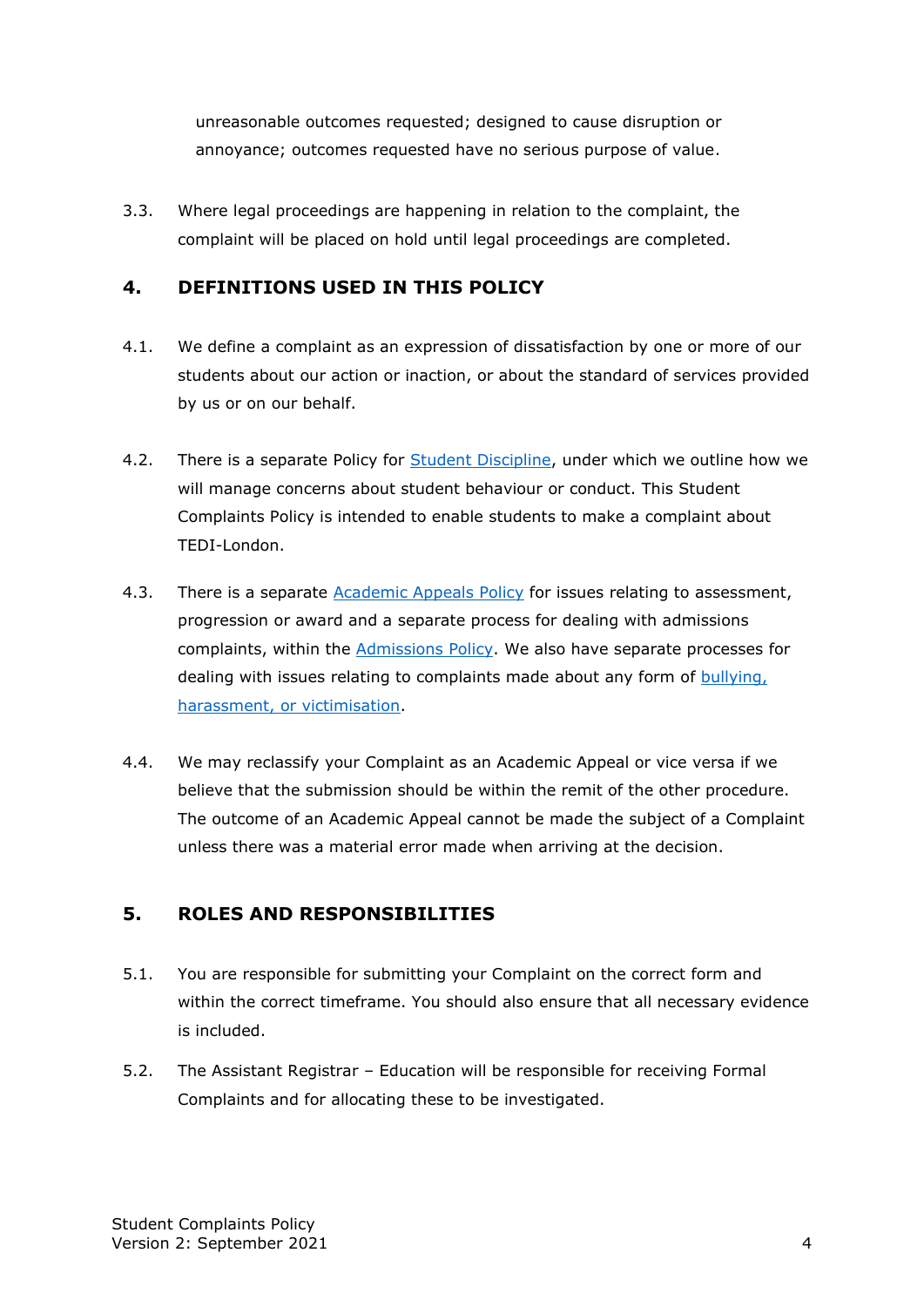- 5.3. Your complaint, from the Formal Complaints Stage forward, will be considered by someone who is impartial. This may mean involving members of staff from other Higher Education providers.
- 5.4. The final decision regarding a matter raised under this Complaints Policy or any of the associated Policies will be the final decision of TEDI-London; there is no right to further consideration of the same matter under a different associated Procedure, Policy or Process.

#### <span id="page-4-0"></span>**6. EQUAL OPPORTUNITIES**

- 6.1. This Procedure will be operated in accordance with TEDI-London's [Equal](https://tedi-london.ac.uk/policies/)  [Opportunities Statement.](https://tedi-london.ac.uk/policies/)
- 6.2. We will not treat you less favourably and you will not or suffer any detriment or disadvantage if you make a complaint in good faith, regardless or not of whether the complaint is successful. We will not treat any member of staff named in a complaint less favourably.

#### <span id="page-4-1"></span>**7. CONFIDENTIALITY**

- 7.1. Complaints will be handled with an appropriate level of confidentiality, with information released only to those who need it for the purposes of investigating or responding to a complaint.
- 7.2. Where it is necessary to obtain information from a third party in relation to the investigation, we will only give them as much detail about the complaint as is necessary to obtain the information required from them.
- 7.3. You will be informed if a complaint you have raised against another student, or a member of staff is upheld. We may not share specific details; particularly where disciplinary action is being taken.

#### <span id="page-4-2"></span>**8. REASONABLE CONDUCT**

8.1. Staff and students are expected to act reasonably and fairly towards each other and respect the Complaints Policy. We have a responsibility to protect our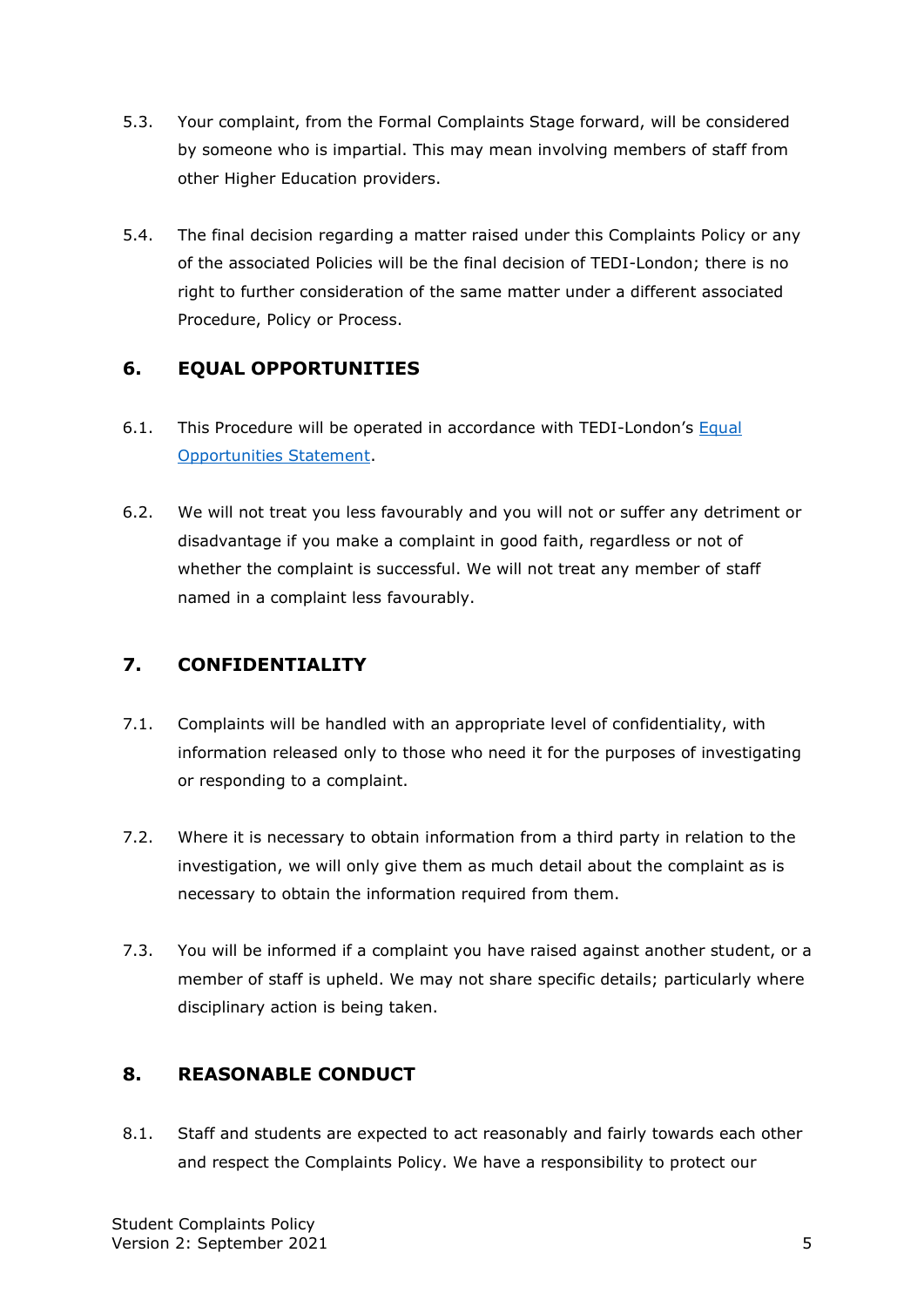community against unacceptable behaviour, and disciplinary action will be taken as necessary.

- 8.2. Complaints that are submitted anonymously will not be considered and complaints that are found to be unsubstantiated will be dismissed.
- 8.3. Vexatious or malicious complaints will not be considered. These are defined as complaints which are trivial or untrue, having been put forward to abuse the Complaints Process or, for example, to attempt to defame the name or character of another person or of TEDI-London. If a complaint is vexatious or pursued inappropriately, disciplinary action may be taken against you and the consideration of that complaint will be terminated.

#### <span id="page-5-0"></span>**9. COMPLAINTS TIMEFRAMES**

- 9.1. You should make an Informal or Formal Complaint within 20 working days of the incident that is being complained about, or the final event on the series where appropriate.
- 9.2. We will resolve any issues raised under the Informal Complaints Stage within 15 working days of your initial approach. We will respond to Formal Complaints within 20 working days of submission, and to Complaint Reviews within 20 working days.
- 9.3. Timescales may need to be extended if the case being considered is complex. You will be kept informed of any delays to the process throughout.

#### <span id="page-5-1"></span>**10. GROUP COMPLAINTS**

- 10.1. We will consider group complaints where an issue has affected a group. The group should nominate one student to act as the representative.
- 10.2. We will liaise with the representative who should communicate with the rest of the group in relation to the complaint as appropriate.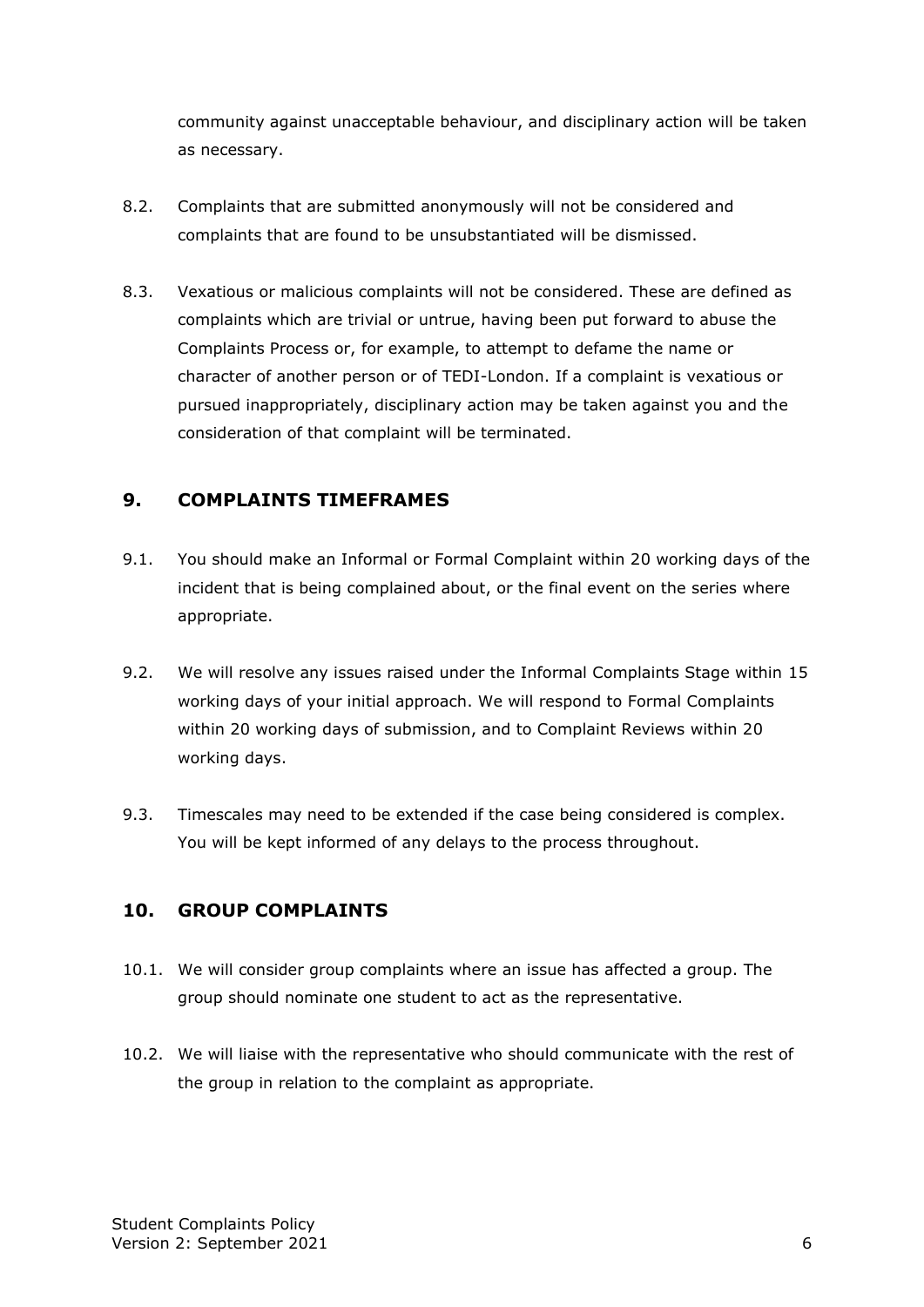#### <span id="page-6-0"></span>**11. STAGE 1: INFORMAL RESOLUTION**

- 11.1. We hope that most Complaints can be resolved informally, without the need for a Formal Complaint to be submitted.
- 11.2. If you are dissatisfied with any aspect of your experience at TEDI-London, you should raise this with a relevant person at the earliest opportunity. If your complaint relates to your registration or fee status, you should approach the Registrar.
- 11.3. The relevant person might be a person you wish to complain about. In these cases, you should speak to their manager.
- 11.4. The person you approach about the complaint will listen to and discuss the nature of the complaint. They will not carry out a formal investigation, but they can advise on how the matter could be resolved and will usually keep informal notes.
- 11.5. If the complaint requires a more thorough investigation or is particularly complex, you may be referred to the Formal Complaint process.

# <span id="page-6-1"></span>**12. STAGE 2: FORMAL COMPLAINT**

- 12.1. If it has not been possible to reach an acceptable solution and you are dissatisfied with the outcome, or you feel that an Informal Complaint is not appropriate in the situation, you may wish to submit a Formal Complaint.
- 12.2. Formal Complaints should be submitted on the TEDI-London Student Complaints Form.
- 12.3. You can submit evidence with your Complaint submission. This should be appended to your form. The evidence should normally be valid and capable of verification. All evidence should be written in English or, if not, certifiably translated.
- 12.4. Formal Complaints should be submitted within 20 working days of the incident complained about or the last event in a series of incidents. Complaints received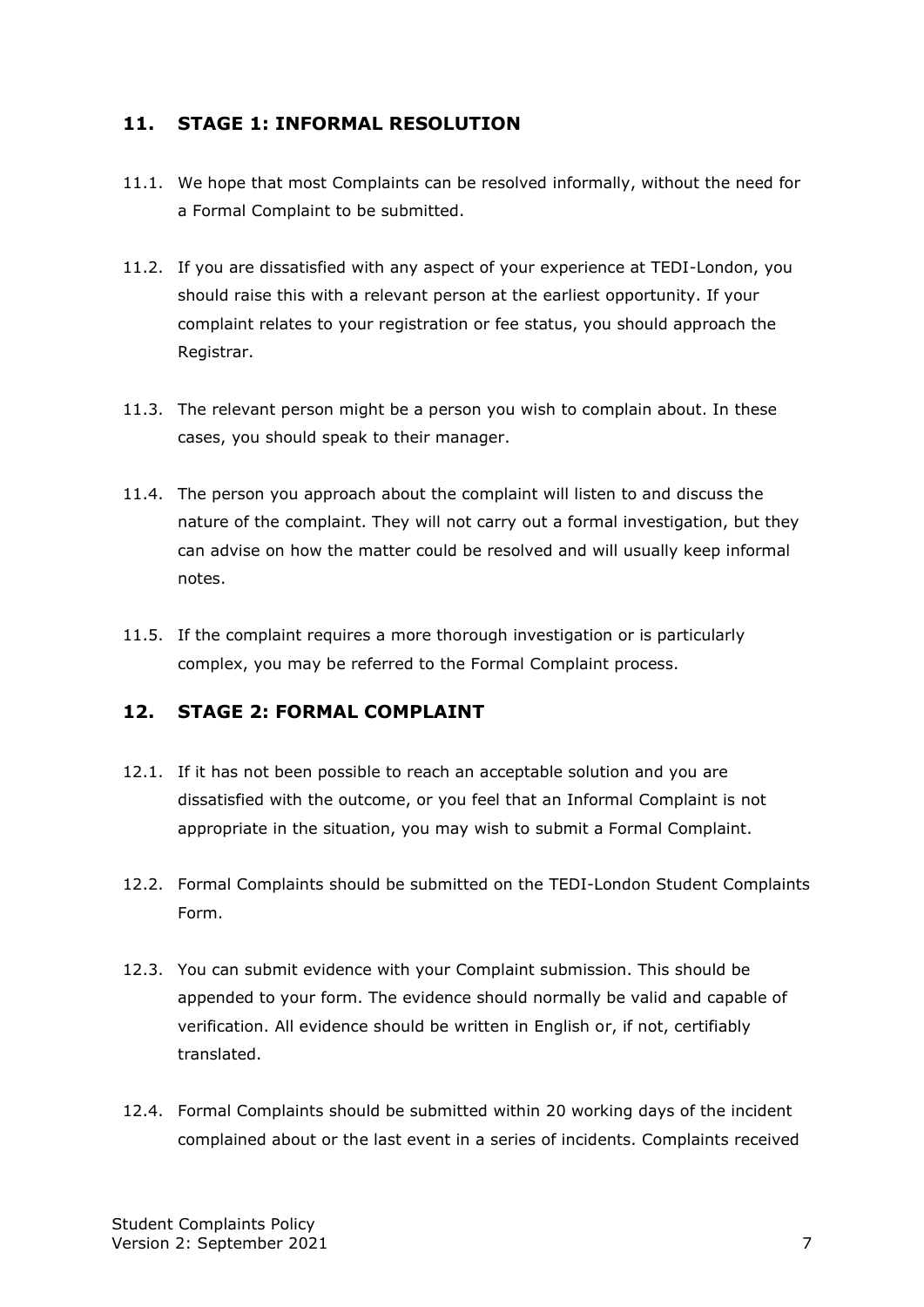after this deadline will only be accepted at the discretion of the Assistant Registrar - Education.

- 12.5. The Assistant Registrar Education will appoint an Investigating Officer. The Investigating Officer will be someone who has had no previous involvement with your case.
- 12.6. The Investigating Officer will review the circumstances of the complaint, as well as considering TEDI-London's procedures. The investigation may involve interviewing you and/or others directly involved, as well as seeking opinion and information from anyone with an interest in, or knowledge of, the matter being complained about.
- 12.7. The Investigating Officer will consider the merits of the complaint and decide whether this should be upheld in part or in full. They will make proposals for the resolution of the complaint and may recommend further appropriate action.
- 12.8. The Investigating Officer will communicate their decision to you in writing within 20 working days of receipt of the Formal Complaint.

# <span id="page-7-0"></span>**13. STAGE 3: COMPLAINT REVIEW**

- 13.1. If you remain dissatisfied with the outcome of your complaint following the Formal Complaint stage, you have the right to request a Complaint Review.
- 13.2. The Complaint Review request should be submitted on the TEDI-London Student Complaint Review Form.
- 13.3. A Complaint Review may only be requested under one or both of the following grounds:
	- a. that there is new evidence that could not have been, or for good reason was not, made available at the time of the investigation of the Formal Complaint, and that enough evidence remains that the complaint warrants further consideration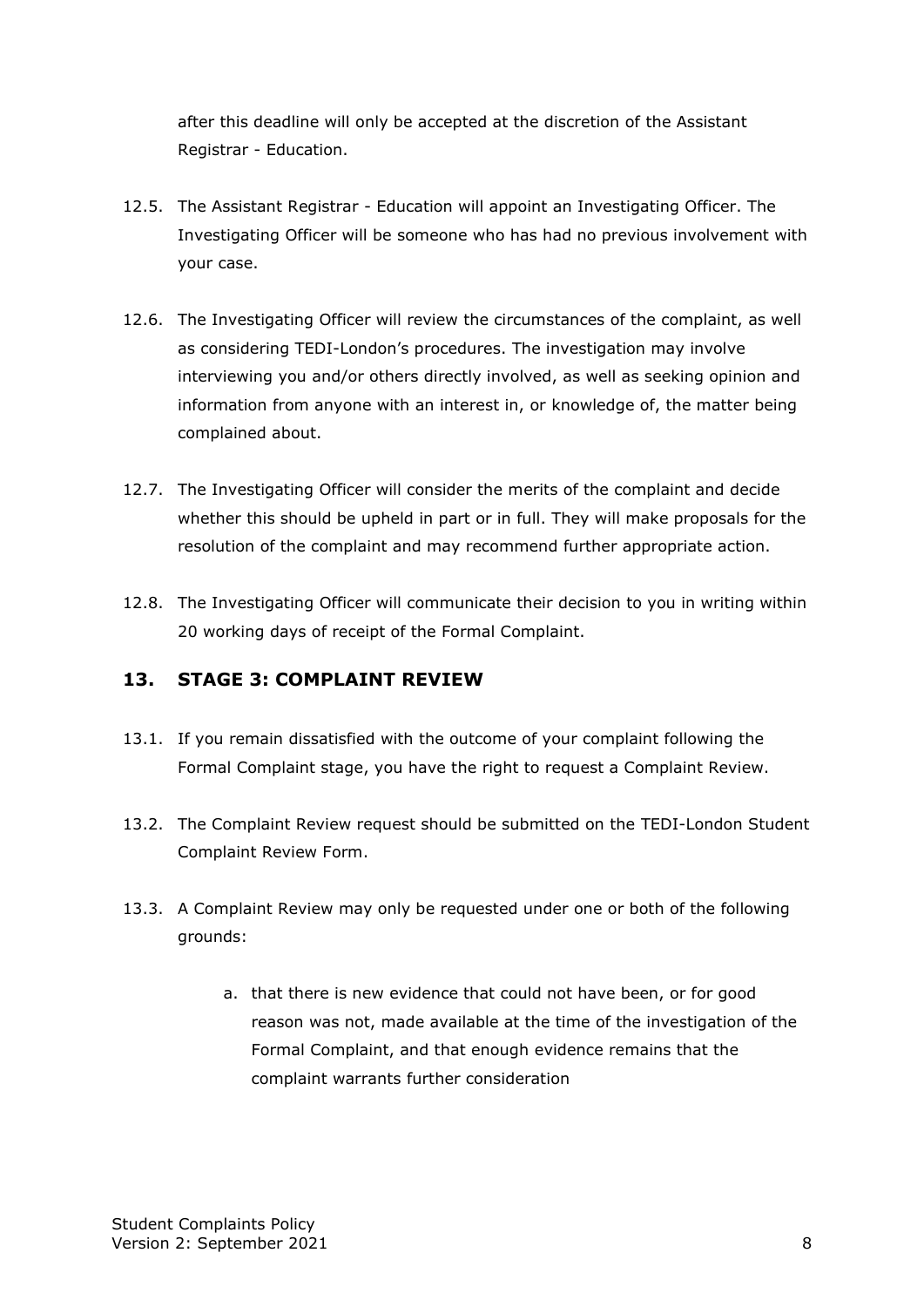- b. that evidence can be produced of significant procedural error on the part of TEDI-London in investigating the complaint, and that enough evidence remains that the complaint warrants further consideration.
- 13.4. You should submit the Complaint Review request within 10 working days of the Formal Complaint outcome. Complaint Review requests received after this deadline will only be accepted at the discretion of the Assistant Registrar - Education.
- 13.5. The Complaint Review will be considered by the Assistant Registrar Education. The Review will consider whether the outcome of the Formal Complaint was reasonable, rather than reconsider the Formal Complaint.
- 13.6. The Assistant Registrar Education will advise you in writing of their decision on the Complaint Review within 20 working days of receipt.
- 13.7. If the Assistant Registrar Education believes that the complaint warrants further investigation, it will be investigated as per the Formal Complaint stage of this process.
- 13.8. A Completion of Procedures letter will be issued at the end of the Complaint Review Stage.

#### <span id="page-8-0"></span>**14. EXTERNAL REVIEW**

14.1. Once our internal procedures have been concluded, if you are not satisfied with the outcome of your Complaint Review, you have the option to apply to the [Office of the Independent Adjudicator for Higher Education](http://www.oiahe.org.uk/) for an external review of our decision.

#### <span id="page-8-1"></span>**15. COMPENSATION AND REFUNDS**

15.1. You are entitled to request compensation or a refund of fees if your complaint is upheld. Requests should be made using the [Compensation and Refund Policy.](https://tedi-london.ac.uk/policies/)

# <span id="page-8-2"></span>**16. TRAINING, DISSEMINATION AND IMPLEMENTATION**

16.1. All TEDI-London staff will be made aware of this Policy at induction.